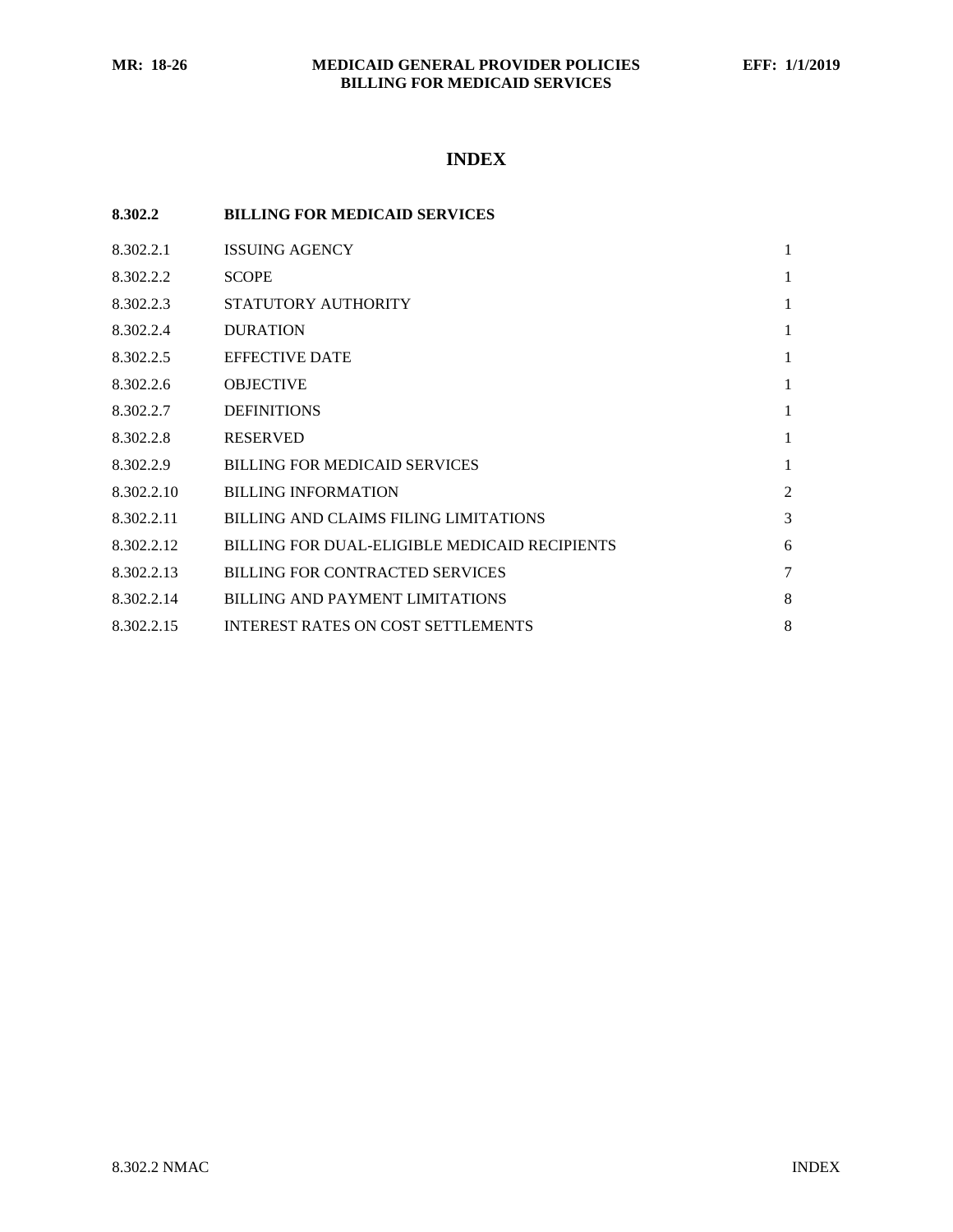# **TITLE 8 SOCIAL SERVICES CHAPTER 302 MEDICAID GENERAL PROVIDER POLICIES PART 2 BILLING FOR MEDICAID SERVICES**

<span id="page-1-0"></span>**8.302.2.1 ISSUING AGENCY:** New Mexico Human Services Department (HSD). [8.302.2.1 NMAC - Rp, 8.302.2.1 NMAC, 10/1/2017]

<span id="page-1-1"></span>**8.302.2.2 SCOPE:** The rule applies to the general public. [8.302.2.2 NMAC - Rp, 8.302.2.2 NMAC, 10/1/2017]

<span id="page-1-2"></span>**8.302.2.3 STATUTORY AUTHORITY:** The New Mexico medicaid program and other health care programs are administered pursuant to regulations promulgated by the federal department of health and human services (HHS) under Title XIX of the Social Security Act as amended or by state statute. See Section 27-1-12 *et seq*., NMSA 1978.

[8.302.2.3 NMAC - Rp, 8.302.2.3 NMAC, 10/1/2017]

<span id="page-1-3"></span>**8.302.2.4 DURATION:** Permanent.

[8.302.2.4 NMAC - Rp, 8.302.2.4 NMAC, 10/1/2017]

<span id="page-1-4"></span>**8.302.2.5 EFFECTIVE DATE:** October 1, 2017, unless a later date is cited at the end of a section. [8.302.2.5 NMAC - Rp, 8.302.2.5 NMAC, 10/1/2017]

<span id="page-1-5"></span>**8.302.2.6 OBJECTIVE:** The objective of this rule is to provide instruction for the service portion of the New Mexico medical assistance programs (MAP). [8.302.2.6 NMAC - Rp, 8.302.2.6 NMAC, 10/1/2017]

## <span id="page-1-6"></span>**8.302.2.7 DEFINITIONS:**

**A. "Authorized representative"** means the individual designated to represent and act on behalf of the eligible recipient or member's behalf. The member or authorized representative must provide formal documentation authorizing the named individual or individuals to access the identified case information for a specified purpose and time frame. An authorized representative may be an attorney representing a person or household, a person acting under the authority of a valid power of attorney, a guardian, or any other individual or individuals designated in writing by the eligible recipient or member.

**B. "Eligible recipient"** means an individual who has met a medical assistance program (MAP) category of eligibility and receives his or her medical assistance division (MAD) services through the fee-for-service (FFS) program.

**C. "Member"** means a MAP eligible recipient and who receives his or her MAD services through a HSD contracted managed care organization (MCO).

**D. "Co-payment"** means a fixed dollar amount that a medicaid recipient must pay directly to a provider for a service, visit or item. A co-payment is to be charged at the time of service or receipt of the item. [8.302.2.7 NMAC – Rp, 8.302.7 NMAC, 10/1/2017; A, 1/1/2019]

## <span id="page-1-7"></span>**8.302.2.8 [RESERVED**]

[8.302.2.8 NMAC - Rp, 8.302.2.8 NMAC, 10/1/2017]

<span id="page-1-8"></span>**8.302.2.9 BILLING FOR MEDICAID SERVICES:** Health care for New Mexico medical assistance program MAP eligible recipients and members is furnished by a variety of providers and provider groups. The reimbursement and billing for these services is administered by MAD. Upon approval of a New Mexico MAD provider participation agreement (PPA) by MAD or its designee, licensed practitioners, facilities and other providers of services that meet applicable requirements are eligible to be reimbursed for furnishing covered services to eligible recipients. A provider must be enrolled before submitting a claim for payment to the MAD claims processing contractors. MAD makes available on the HSD website, on other program-specific websites, or in hard copy format, information necessary to participate in health care programs administered by HSD or its authorized agents, including program rules, billing instruction, service standards, utilization review (UR) instructions, and other pertinent material. When enrolled, a provider receives instruction on how to access these documents. It is the provider's responsibility to access these instructions, to understand the information provided and to comply with the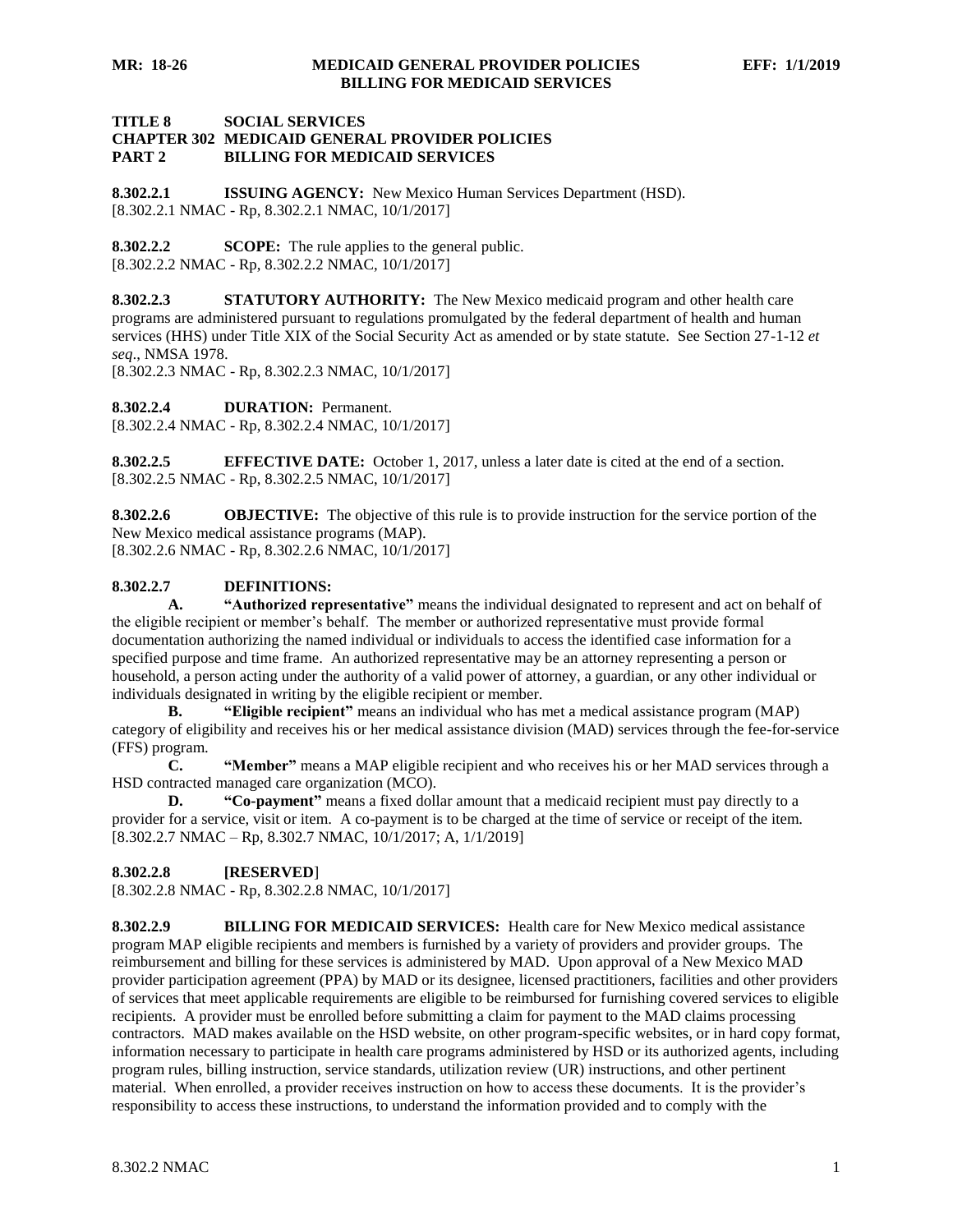requirements. MAD makes available on the HSD website, on other program specific websites, or in hard copy format, information necessary to participate in health care programs administered by HSD or its authorized agents, including program rules, billing instructions, service standards, UR instructions, and other pertinent material. To be eligible for reimbursement, a provider must adhere to the provisions of the MAD PPA and all applicable statutes, regulations, rules, billing instructions, service standards, UR instructions, and executive orders. MAD or its selected claims processing contractor issues payments to a provider using electronic funds transfer (EFT) only. Providers must supply necessary information in order for payment to be made. See 8.308.14 NMAC for additional MCO provider responsibilities.

[8.302.2.9 NMAC - Rp, 8.302.2.9 NMAC, 10/1/2017]

# <span id="page-2-0"></span>**8.302.2.10 BILLING INFORMATION:**

**A. Billing for services:** MAD only makes payment to a provider or to the following individuals or organizations for services:

**(1)** a government agency or third party with a court order, based on a valid provider payment assignment; see 42 CFR Section 447.10(d)(e); or

**(2)** a business agent, such as billing service or accounting firm that provides statements and receives payment in the name of the provider; the agent's compensation must be related to the cost of processing the claims and not based on a percentage of the amount that is billed or collected or dependent upon collection of the payment.

**B. Billing for services from group practitioners or employers of practitioners:** MAD may make payments to a group practice and to an employer of an individual practitioner if the practitioner is required to turn over his fees to the employer as a condition of employment. See 42 CFR 447.10(g) (2) (3). MAD may make payments to a facility where the services are furnished or to a foundation, plan, or similar organization operating as an organized health care delivery system if the facility, foundation, plan, or organization is required by contract to submit claims for an individual practitioner.

**C. Billing for referral services:** A referring provider must submit to the provider receiving the referral, specimen, image, or other record, all information necessary for the provider rendering the service to bill MAD within specified time limits. An eligible recipient or their authorized representative or MAD is not responsible for payment if the provider rendering the service fails to obtain this information from the referring provider. Ordering, referring, prescribing, rendering and attending providers must participate in a MCO or the MAD (FFS) program, or otherwise be identifiable as a participating, out-of-network, or in-network provider for services, as determined by MAD.

**D. Hospital-based services:** For services that are hospital based, the hospital must provide MAP recipient eligibility and billing information to providers of services within the hospital, including professional components, hospital emergency room (ER) physicians, hospital anesthesiologists, and other practitioners for whom the hospital performs admission, patient registration, or the patient intake process. An eligible recipient, member or his or her authorized representative, or MAD is not responsible for payment if the hospital-based provider does not obtain this information from the hospital as necessary to bill within the specified time limits.

**E. Coordinated service contractors:** Some MAD services are managed by a coordinated service contractor. Contracted services may include behavioral health services, dental services, physical health services, transportation, pharmacy or other benefits as designated by the MAD. The coordinated service contractor may be responsible for any or all aspects of program management, prior authorization, (UR), claims processing, and issuance of remittance advices and payments. A provider must submit claims to the appropriate coordinated service contractor as directed by MAD.

**F. Reporting of service units:** A provider must correctly report service units.

**(1)** For current procedural terminology (CPT) codes or healthcare common procedural coding system (HCPCS) codes that describe how units associated with time should be billed, providers are to follow those instructions.

**(2)** For CPT or HCPCS for services for which the provider is to bill 1 unit per 15 minute or per hour of service, the provider must follow the chart below when the time spent is not exactly 15 minutes or one hour.

| time spent          | number of 15-minute units    | number of 1-hour units that  |
|---------------------|------------------------------|------------------------------|
|                     | that may be billed           | may be billed                |
| Less than 8 minutes |                              |                              |
|                     | services that are in their   | services that are in their   |
|                     | entirety less than 8 minutes | entirety less than 8 minutes |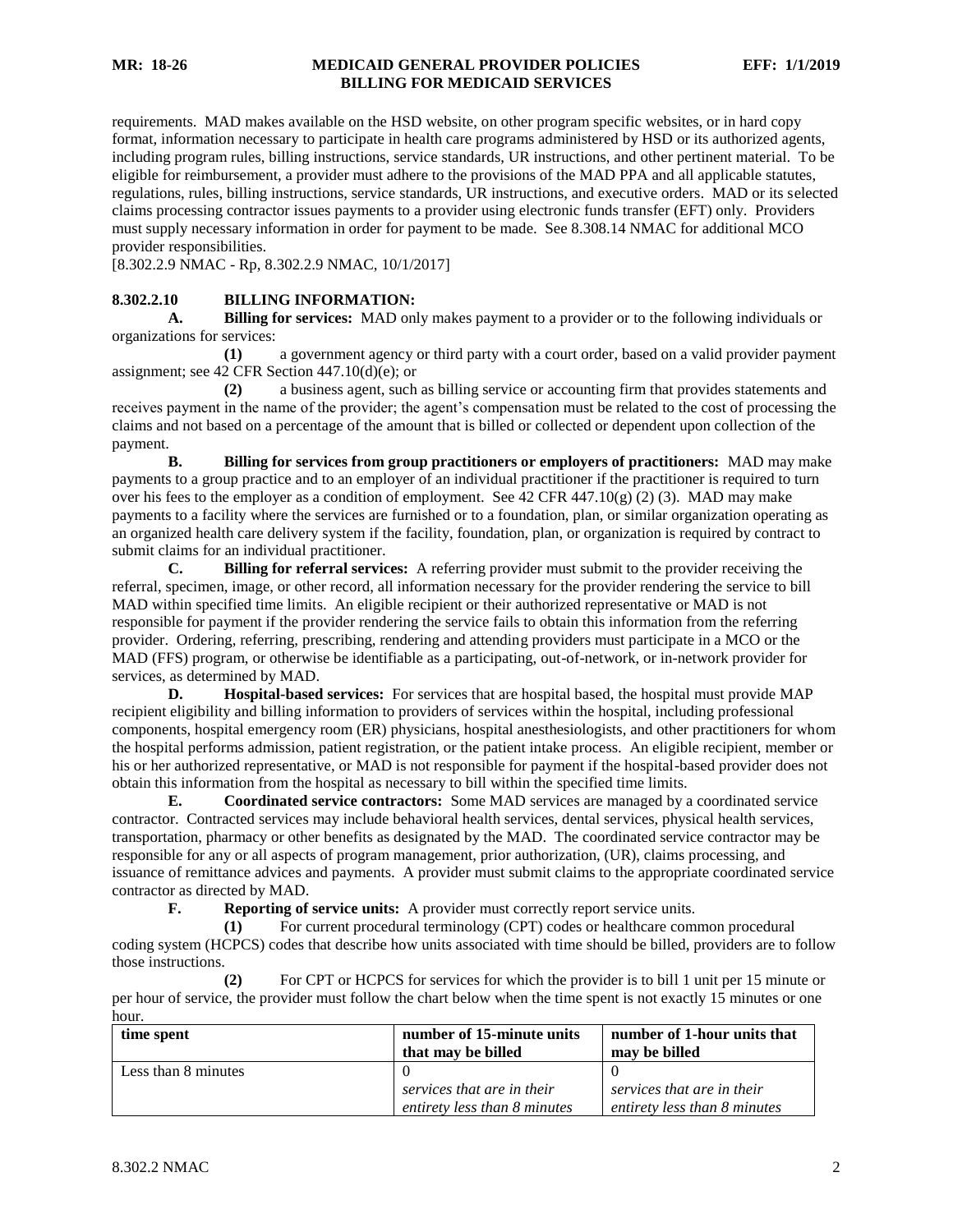|                               | cannot be billed. | cannot be billed |
|-------------------------------|-------------------|------------------|
| 8 minutes through 22 minutes  |                   | .25              |
| 23 minutes through 37 minutes |                   |                  |
| 38 minutes through 52 minutes |                   | 75               |
| 53 minutes through 67 minutes |                   |                  |
| 68 minutes through 82 minutes |                   | 1.25             |
| 83 minutes through 97 minutes |                   |                  |

**(3)** Only time spent directly working with an eligible recipient or member to deliver treatment services is counted toward the time codes.

**(4)** Total time spent delivering each service using a timed code must be recorded in the medical record of each eligible recipient or member. If services provided are appropriately described by using more than one CPT or HCPCS code within a single calendar day, then the total number of units that can be billed is limited to the total treatment time. Providers must assign the most units to the treatment that took the most time.

**(5)** The units for codes do not take precedence over centers for medicare and medicaid services (CMS) national correct coding initiative (NCCI).

**(6)** Anesthesia units must be billed according to 8.310.3 NMAC.

**(7)** Units billed by a home and community-based services waiver provider, a behavioral health provider, an early intervention provider, and all rehabilitation services providers must also follow the requirements of this section unless exceptions are specifically stated in published MAD program rules or provider billing instructions.

**G.** MAD requires co-payments for specific services under the medicaid managed care program. The rules for medicaid managed care co-payments, including the co-payment amounts, co-payment exemptions, provider responsibilities, and member rights and responsibilities, are detailed at 8.308.14 NMAC.

**H. Billing state gross receipts tax:** For providers subject and registered to pay, gross receipts tax, the provider may include gross receipt tax in the billed amount when the tax applies to the item or service. The provider may only bill tax to the extent the tax is also charged to the general public. A provider may not include gross receipts tax in the billed amount when the provider is not obligated to pay gross receipts tax to the state. [8.302.2.10 NMAC - Rp, 8.302.2.10 NMAC, 10/1/2017; A, 1/1/2019]

## <span id="page-3-0"></span>**8.302.2.11 BILLING AND CLAIMS FILING LIMITATIONS:**

**A.** Claims must be received within the MAD filing limits as determined by the date of receipt by MAD or its selected claims processing contractor.

**(1)** Claims for services must be received within 90 calendar days of the date of service unless an alternative filing limit is stated within this section.

**(2)** Inpatient hospital and other inpatient facility claims must be received within 90 calendar days of the date of the eligible recipient or member's discharge, transfer, or otherwise leaving the facility.

**(3)** When the provider can document that a claim was filed with another primary payer including medicare, a HSD contracted MCO, medicare replacement plans, or another insurer, the claim must be received within 90 calendar days of the date the other payer paid or denied the claim as reported on the explanation of benefits or remittance advice of the other payer, not to exceed 210 calendar days from the date of service. It is the provider's responsibility to submit the claim to another primary payer within a sufficient timeframe to reasonably allow the primary payer to complete the processing of the claim and also meet the MAD timely filing limit. Denials by the primary payer due to the provider not meeting administrative requirements in filing the claim must be appealed by the provider to the primary payer. MAD only considers payment for a claim denied by the other primary payer when under the primary payer's plan the eligible recipient or member is not eligible, the diagnosis, service or item is not within the scope of the benefits, benefits are exhausted, pre-existing conditions are not covered, or out-of-pocket expenses or the deductibles have not been met. MAD will evaluate a claim for further payment including payment toward a deductible, co-insurance, co-payment or other patient responsibility. Claims for payment towards a deductible, co-insurance, co-payment or other patient responsibility also must be received within 90 calendar days of the date of the other payer's payment, not to exceed 210 calendar days from the date of service.

**(4)** For an eligible recipient or member for whom MAD benefits were not established at the time of service but retroactive eligibility has subsequently been established, claims must be received within 90 calendar days of the date the eligibility was added to the eligibility record of MAD or its selected claims processing contractor.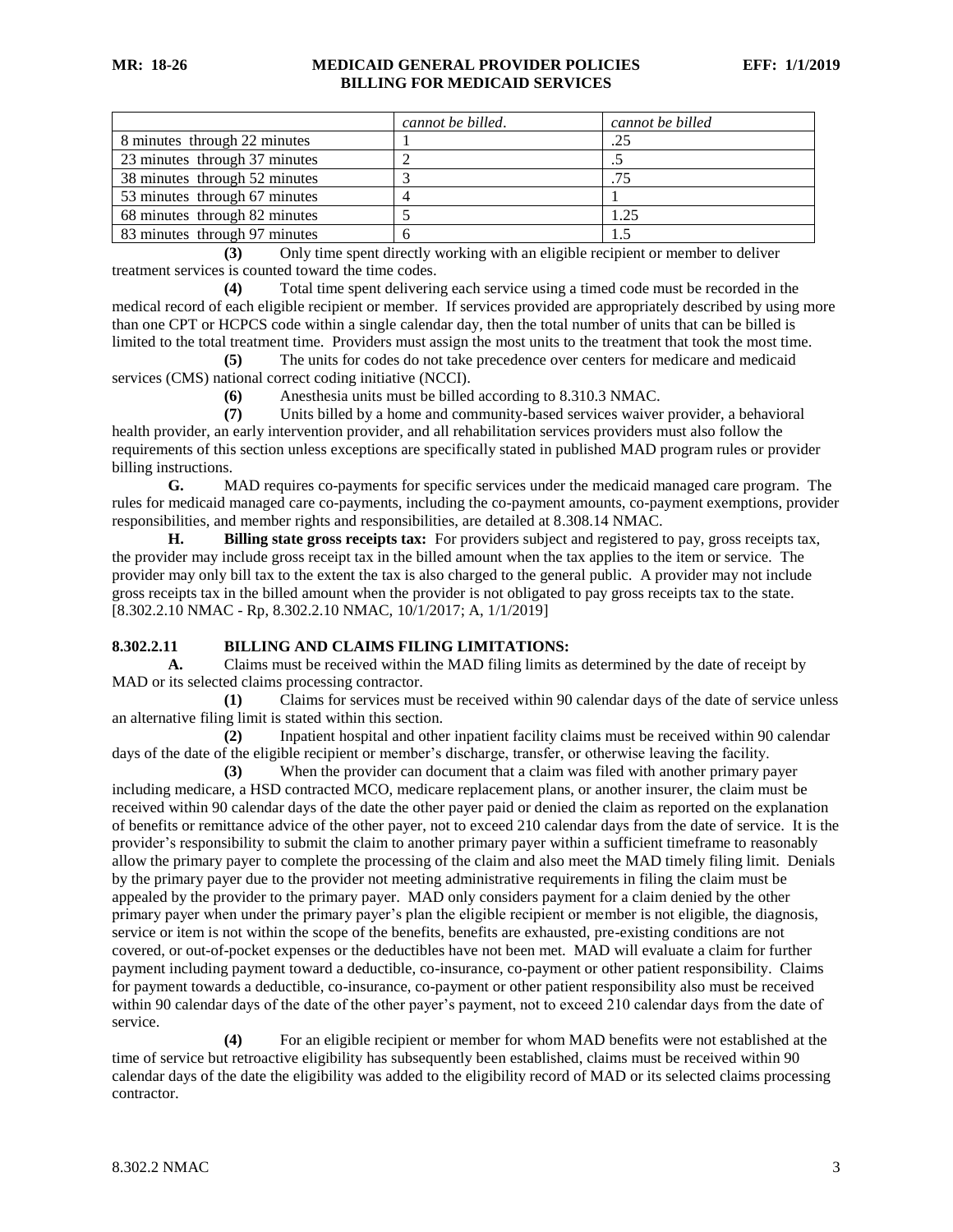**(5)** For a provider of services not enrolled as a MAD provider at the time the services were rendered, including a provider that is in the process of purchasing an enrolled MAD provider entity such as a practice or facility, claims must be received within 90 calendar days of the date the provider is notified of the MAD approval of the PPA, not to exceed 210 calendar days from the date of service. It is the provider's responsibility to submit a PPA within a sufficient timeframe to allow completion of the provider enrollment process and submission of the claim within the MAD timely filing limit.

**(6)** For claims that were originally paid by a HSD contracted MCO from which the capitation payment is recouped resulting in recoupment of a provider's claim by the MCO, the claim must be received within 90 calendar days of the recoupment from the provider.

**(7)** For claims that were originally paid by MAD or its selected claims processing contractor and subsequently recouped by MAD or its selected claims processing contractor due to certain claims conflicts such as overlapping duplicate claims, a corrected claim subsequently submitted by the provider must be received within 90 calendar days of the recoupment.

**B.** The provider is responsible for submitting the claim timely, for tracking the status of the claim and determining the need to resubmit the claim.

**(1)** Filing limits are not waived by MAD due to the providers inadequate understanding of the filing limit requirements or insufficient staff to file the claim timely or failure to track pending claims, returns, denials, and payments in order to resubmit the claim or request an adjustment within the specified timely filing limitation.

**(2)** A provider must follow up on claims that have been transmitted electronically or hard copy in sufficient time to resubmit a claim within the filing limit in the event that a claim is not received by MAD or its selected claims processing contractor. It is the provider's responsibility to re-file an apparently missing claim within the applicable filing limit.

**(3)** In the event the provider's claim or part of the claim is returned, denied, or paid at an incorrect amount, the provider must resubmit the claim or an adjustment request within 90 calendar days of the date of the return, denial or payment of an incorrect amount, that was submitted in the initial timely filing period. This additional 90 calendar day period is a one-time grace period following the return, denial or mis-payment for a claim that was filed in the initial timely filing period and is based on the remittance advice date or return notice. Additional 90 calendar day grace periods are not allowed. However, within the 90 calendar day grace period the provider may continue to resubmit the claim or adjustment requests until the 90 calendar day grace period has expired.

**(4)** Adjustments to claims for which the provider feels additional payment is due, or for which the provider desires to change information previously submitted on the claim, the claim or adjustment request with any necessary explanations must be received by MAD or its selected claims processing contractor with the provider using a MAD-approved adjustment format and supplying all necessary information to process the claim within the one-time 90 calendar day allowed grace period.

**C.** The eligible recipient, member or his or her authorized representative is responsible for notifying the provider of MAP eligibility or pending eligibility and when retroactive MAP eligibility is received. When any provider including an enrolled provider, a non-enrolled provider, a MCO provider, and an out-of-network provider is informed of a recipient's MAP eligibility, the circumstances under which an eligible recipient, member or his or her authorized representative can be billed by the provider are limited.

**(1)** When the provider is unwilling to accept the eligible recipient as a (FFS) eligible recipient or a MCO member, the provider must provide the eligible recipient, member or his or her authorized representative written notification that they have the right to seek treatment with another provider that does accept a FFS eligible recipient or a MCO member. It is the provider's responsibility to have the eligible recipient, member or his or her authorized representative receive and sign a statement that they are aware the proposed service may be covered by MAD if rendered by an approved MAD or MCO provider and that by authorizing a non-approved provider to render the service, they agree to be held financially responsible for any payment to that provider. A provider may only bill or accept payment for services from an eligible recipient, member or his or her authorized representative if all the following requirements are satisfied:

**(a)** The eligible recipient, member or his or her authorized representative is advised by the provider before services are furnished that he or she does not accept patients whose medical services are paid for by MAD.

**(b)** The eligible recipient, member or his or her authorized representative is advised by the provider regarding the necessity, options, and the estimated charges for the service, and of the option of going to a provider who accepts MAD payment.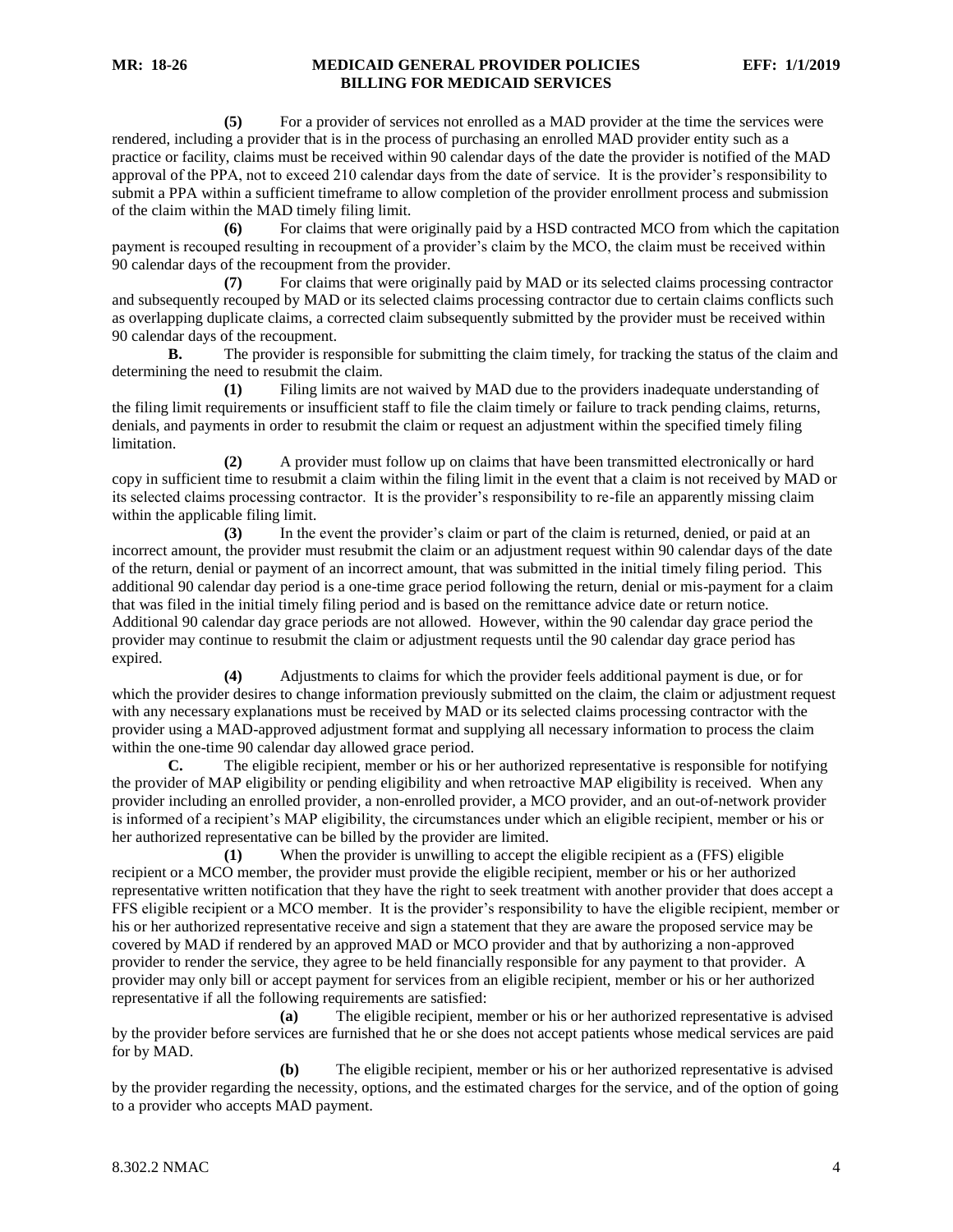**(2)** The eligible recipient or member is financially responsible for payment if a provider's claims are denied because of the eligible recipient, member or his or her authorized representative's failure to notify the provider of established eligibility or retroactive eligibility in a timely manner sufficient to allow the provider to meet the filing limit for the claim.

**(3)** When a provider is informed of MAP eligibility or pending eligibility prior to rendering a benefit, the provider cannot bill the eligible recipient, member or his or her authorized representative for the benefit even if the claim is denied by MAD or its selected claims processing contractor unless the denial is due to the recipient not being eligible for the MAP category of eligibility or the benefit, or item is not a MAD benefit. In order to bill the eligible recipient or member for an item or benefit that is not a MAD benefit, prior to rendering the benefit or providing the item the provider must inform the eligible recipient, member or his or her authorized representative the benefit is not covered by MAD and obtain a signed statement from the eligible recipient, member or his or her authorized representative acknowledging such notice. It is the provider's responsibility to understand or confirm the eligible recipient or member's MAD benefits and to inform the eligible recipient, member or his or her authorized representative when the benefit is not a MAD benefit and to inform the eligible recipient, member or his or her authorized representative.

**(4)** The provider must accept MAD payment as payment in full and cannot bill a remaining balance to the eligible recipient, member or his or her authorized representative other than a MAD allowed copayment, coinsurance or deductible.

**(5)** If the provider claim is denied, the provider cannot use a statement signed by the eligible recipient, member or his or her authorized representative to accept responsibility for payment unless such billing is allowed by MAD rules. It is the responsibility of the provider to meet the MAD program requirements for timely filing and other administrative requirements, to provide information to MAD or its selected claims processing contractor regarding payment issues on a claim, and to accept the decision of MAD or its selected claims processing contractor for a claim. The eligible recipient, member or his or her authorized representative does not become financially responsible when the provider has failed to meet the timely filing and other administrative requirements in filing a claim. The eligible recipient, member or his or her authorized representative does not become financially responsible for payment for services or items solely because MAD or its selected claims processing contractor denies payment for a claim.

**(6)** When a provider has been informed of MAP eligibility or pending eligibility of a recipient, the provider cannot turn an account over to collections or to any other entity intending to collect from the eligible recipient, member or his or her authorized representative. If a provider has turned an account over for collection, it is the provider's responsibility to retrieve that account from the collection agency and to accept the decision on payment of the claim by MAD or its selected claims processing contractor and to notify the eligible recipient or member.

**D.** The filing limit does not apply to overpayments or money being returned to MAD or its selected claims processing contractor.

**(1)** If a provider receives payment from another source, such as any insurance plan, or other responsible third party, after receiving payment from MAD, an amount equal to the lower of either the insurance payment or the amount paid through MAD must be remitted to MAD or its selected claims processing contractor third party liability unit, properly identifying the claim to which the refund applies.

**(2)** For claims for which an over-payment was made to the provider, the provider must return the overpayment to MAD or its selected claims processing contractor. For more details see 8.351.2 NMAC. The timely filing provisions for payments and adjustments to claims do not apply when the provider is attempting to return an overpayment.

**E.** MAD or its selected claims processing contractor may waive the filing limit requirement in the following situations:

**(1)** An error or delay on the part of MAD or its selected claims processing contractor prevented the claim from being filed correctly within the filing limit period. In considering waiver of a filing limit for a claim for this situation, MAD or its selected claims processing contractor will consider the efforts made by the provider to initially file the claim in a timely manner and the follow up efforts made to secure payment in a timely manner from the other payer.

**(2)** The claim was filed within the filing limit period but the claim is being reprocessed or adjusted for issues not related to the filing limit.

**(3)** The claim could not be filed timely by the provider because another payer or responsible party could not or did not process the claim timely or provide other information necessary to file the claim timely. In considering a waiver of the filing limit for a claim for this situation, MAD or its selected claims processing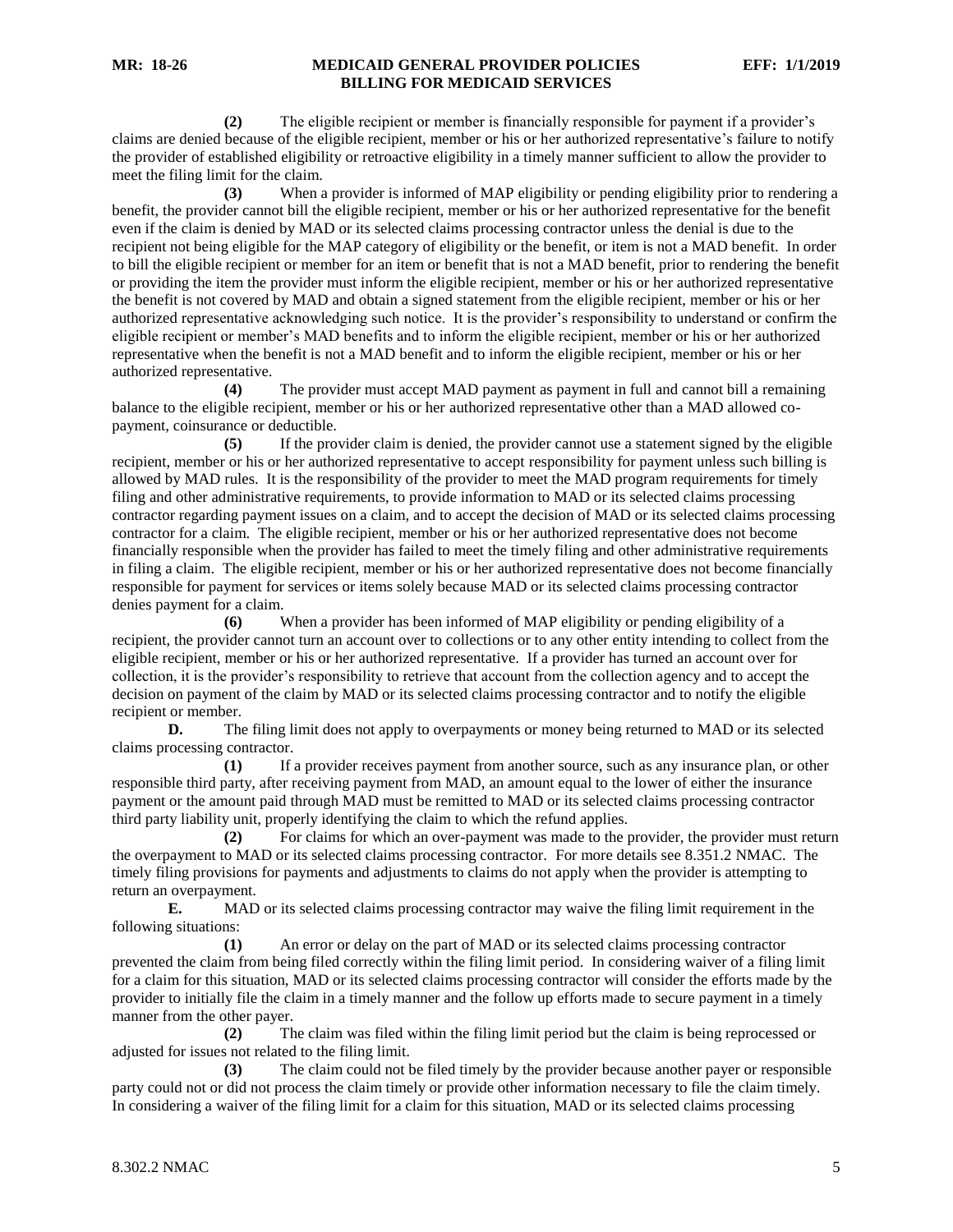contractor will consider the efforts made by the provider to initially file the claim and to follow up on the payment from another payer or responsible party in order to attempt to meet the MAD filing limit.

**(4)** An eligible recipient or member for whom MAP or medicare eligibility was established by hearing, appeal, or court order. In considering a waiver of the filing limit for a claim for this situation, MAD or its selected claims processing contractor will consider the efforts made by the provider to file the claim timely after the hearing or court decision.

**(5)** The claim is being reprocessed by MAD or its selected claims processing contractor for issues not related to the provider's submission of the claim. These circumstances may include when MAD is implementing retroactive price changes, or reprocessing the claim for accounting purposes.

**(6)** The claim was originally paid but recouped by another primary payer. In considering a waiver of the filing limit for a claim for this situation, MAD or its selected claims processing contractor will consider the efforts made by the provider to file the claim timely after the recoupment.

**(7)** The claim is from a federal IHS facility operating within HHS which is responsible for native American health care or is a PL 93-638 tribally operated hospital and clinic which must be finalized within two years of the date of service.

**(8)** The claim is from a MAD school-based service program when providing services to an a eligible recipient or member through an individualized education plan or an individualized family service plan to which an initial filing limit of 90 calendar days is applied.

**F.** MAD is jointly funded through state and federal sources. Claims will not be processed when the federal standards are not met, thereby precluding federal financial participation in payment of the claim.

**G.** A provider may not bill an eligible recipient, member or his or her authorized representative for a service or item when a claim is denied due to provider error in filing the claim or failing to meet the timely filing requirements. It is the provider's responsibility to understand or verify the specific MAP category of eligibility in which an eligible recipient or member is enrolled, the covered or non-covered status of a service or item, the need for prior authorization for a service or item, and to bill the claim correctly and supply required documentation. The eligible recipient, member or his or her authorized representative cannot be billed by the provider when a claim is denied because these administrative requirements have not been met.

**(1)** The provider cannot bill the eligible recipient, member or his or her authorized representative for a service or item in the event of a denial of the claim unless the denial is due to the recipient not being eligible for the MAD service; or if the service is not a MAD benefit, prior to rendering the service the provider informed the eligible recipient, member or his or her authorized representative that the specific service is not covered by MAD and obtained a signed statement from the eligible recipient, member or his or her authorized representative acknowledging such.

**(2)** The provider cannot bill the eligible recipient, member or his or her authorized representative for the service in the event that a payment is recouped by another primary payer and MAD or its selected claims processing contractor determines that the claim will not be reimbursed by MAD or its selected claims processing contractor.

**(3)** The provider cannot turn an account over to collections or to any other factor intending to collect from the eligible recipient, member or his or her authorized representative. If a provider has turned an account over to a collection agency, it is the provider's responsibility to retrieve that account back from the collection agency and to accept the decision on payment of the claim by MAD or its selected claims processing contractor.

**(4)** The provider cannot bill the eligible recipient, or member or his or her authorized representative for office tasks such as billing claims, checking eligibility, making referrals calls, in the form of either routine charges or as penalties including missed appointments, failure to cancel an appointment, failure to show eligibility card or similar charges unless specifically allowed by MAD rules.

**H.** When documentation is required to show the provider met applicable filing limits, the date a claim is received by MAD or its selected claims processing contractor will be documented by the date on the claim transaction control number (TCN) as assigned by MAD or its selected claims processing contractor. Documentation of timely filing when another third party payer, including medicare, is involved will be accepted as documented on explanation of benefits payment dates and reason codes from the third party. Documentation may be required to be submitted with the claim.

<span id="page-6-0"></span>[8.302.2.11 NMAC - Rp, 8.302.2.11 NMAC, 10/1/2017]

**8.302.2.12 BILLING FOR DUAL-ELIGIBLE MEDICAID RECIPIENTS:** To receive payment for services furnished to an eligible recipient or member who is also entitled to medicare, a provider must first bill the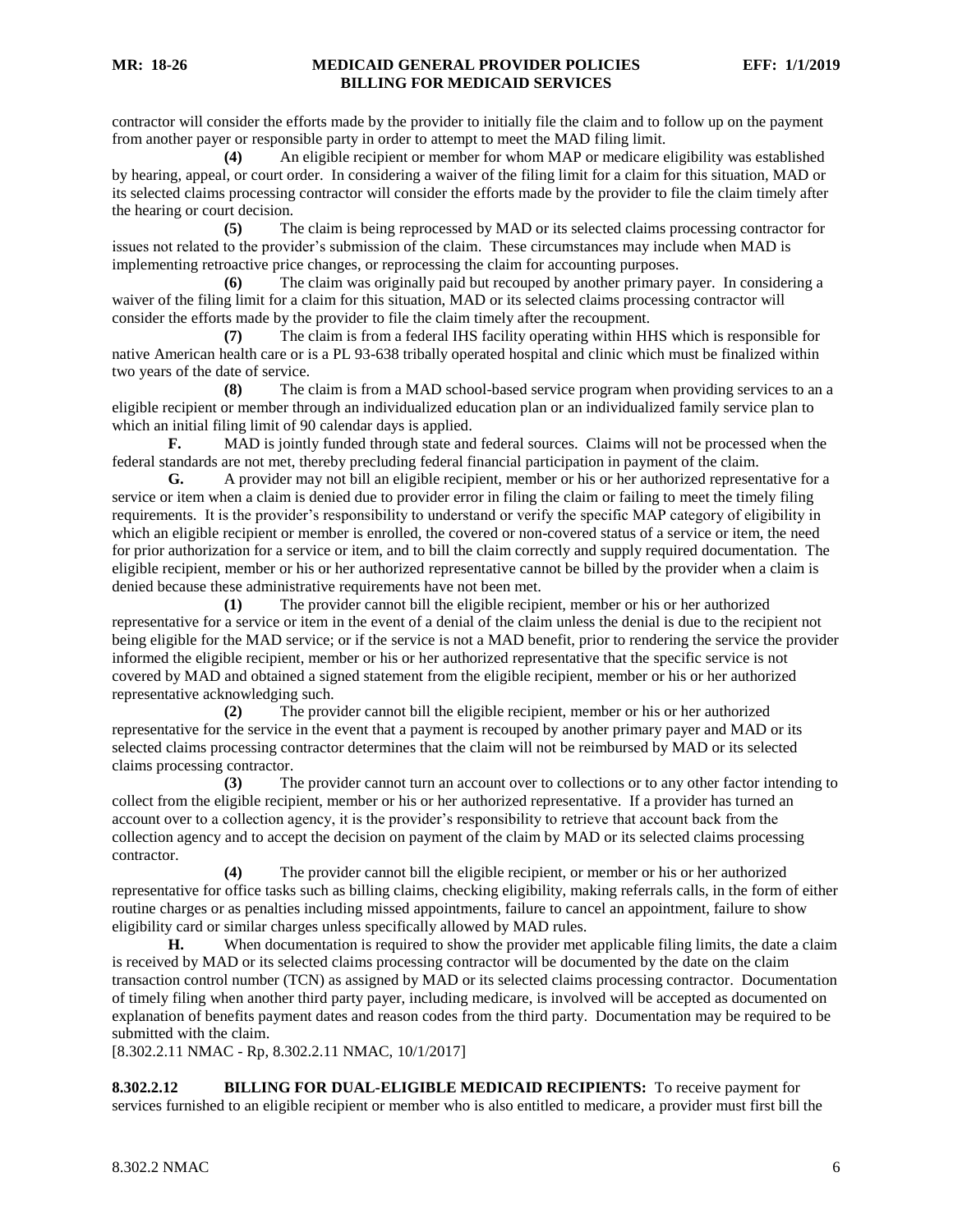appropriate medicare payer. The medicare payer pays the medicare covered portion of the bill. After medicare payment, MAD pays the amount the medicare payer determines is owed for co-payments, co-insurance and deductibles, subject to MAD reimbursement limitations. If a medically necessary service is excluded from medicare and it is a MAD covered benefit, MAD will pay for service. When the medicare payment amount exceeds the amount that MAD would have allowed for the service, no further payment is made for the coinsurance, deductible, or co-payment. The claim is considered paid in full. The provider may not collect any remaining portion of the medicare coinsurance, deductible, or co-payment from the eligible recipient or their authorized representative. For behavioral health professional services for which medicare part B applies to a "psych reduction" to the provider payment and increases the eligible recipient or member coinsurance rate, medicare coinsurance and deductible amounts are paid at an amount that allows the provider to receive eighty percent of the medicare allowed amount even if such amount exceeds the MAD allowed amount for the service. A provider must accept assignment on medicare claims for MAD eligible recipients and members. A provider who chooses not to participate in medicare or accept assignment on a medicare claim must inform the MAD eligible recipient, member or his or her authorized representative that the provider is not a medicare provider or will not accept assignment; and because of those provider choices, MAD cannot pay for the service. Additionally, the provider must inform the eligible recipient, member or his or her authorized representative of the estimated amount for which the eligible recipient or member will be responsible, that service is available from other providers who will accept assignment on a medicare claim, and identify an alternative provider to whom the eligible recipient or member may seek services. The provider cannot bill a dually eligible MAP recipient or member for a service that medicare cannot pay because the provider chooses not to participate in medicare, or which MAD cannot pay because the provider chooses not to accept assignment on a claim, without the expressed consent of the eligible recipient, member or his or her authorized representative even when the medicare eligibility is established retro-actively and covers the date of service.

**A. Claim crossover:** If there is sufficient information for medicare to identify an individual as an eligible recipient or member, medicare may send payment information directly to the MAD claims processing contractor in a form known as a "cross-over claim". In all cases where claims fail to crossover automatically to MAD, a provider must bill the appropriate MAD claims processing contractor directly, supplying the medicare payment and medicare "explanation of benefits" (EOB) information and meet the MAD filing limit.

**B. Medicare replacement plan or other health maintenance organization (HMO) plan:** When an eligible recipient or member belongs to a medicare replacement plan or HMO, MAD pays the amount the payer determines is owed for co-payment, coinsurance or deductible, subject to MAD reimbursement limitations. When the payer payment amount exceeds the amount that MAD would have allowed for the service, no further payment is made for the co-payment, coinsurance or deductible. The claim is considered paid in full. The provider may not collect any remaining portion of the payer co-payment, coinsurance or deductible from the eligible recipient, member or his or her authorized representative. For behavioral health services for which medicare part B applies to a "psych reduction" to the provider payment and increases the eligible recipient or member coinsurance rate, medicare coinsurance and deductible amounts are paid at the amount that allows the provider to receive up to eighty percent of the payer amount allowed even if the amount exceeds the MAD allowed amount for the services.

**C.** All other HMO and medicare replacement plan requirements, including provider network restrictions must be met for MAD to make payment on a claim. [8.302.2.12 NMAC - Rp, 8.302.2.12 NMAC, 10/1/2017]

<span id="page-7-0"></span>**8.302.2.13 BILLING FOR CONTRACTED SERVICES:** MAD only makes payment to a provider who actually rendered the services. However, in the following instances a MAD provider can bill and be paid for covered contracted services.

**A.** A provider is reimbursed at encounter rates or other all-inclusive rates that may have some contracted services built into those rates. These providers include NF, ICF-IDD, residential treatment centers, a group home, a hospice agency, a federally qualified health center, a rural health clinic, and an IHS or tribal 638 facility.

**B.** A practitioner group, a clinic, an institutional professional component, and providers of professional services may bill for services furnished by practitioners under contract when the provider applications are approved by MAD, and the following apply:

**(1)** the MAD provider participation applications are completed by the billing entity and the practitioner rendering the service or in their employ; and

**(2)** the practitioner is listed as the rendering provider on the claim form.

**C.** Transportation providers may bill for contracted personnel, equipment or vehicles.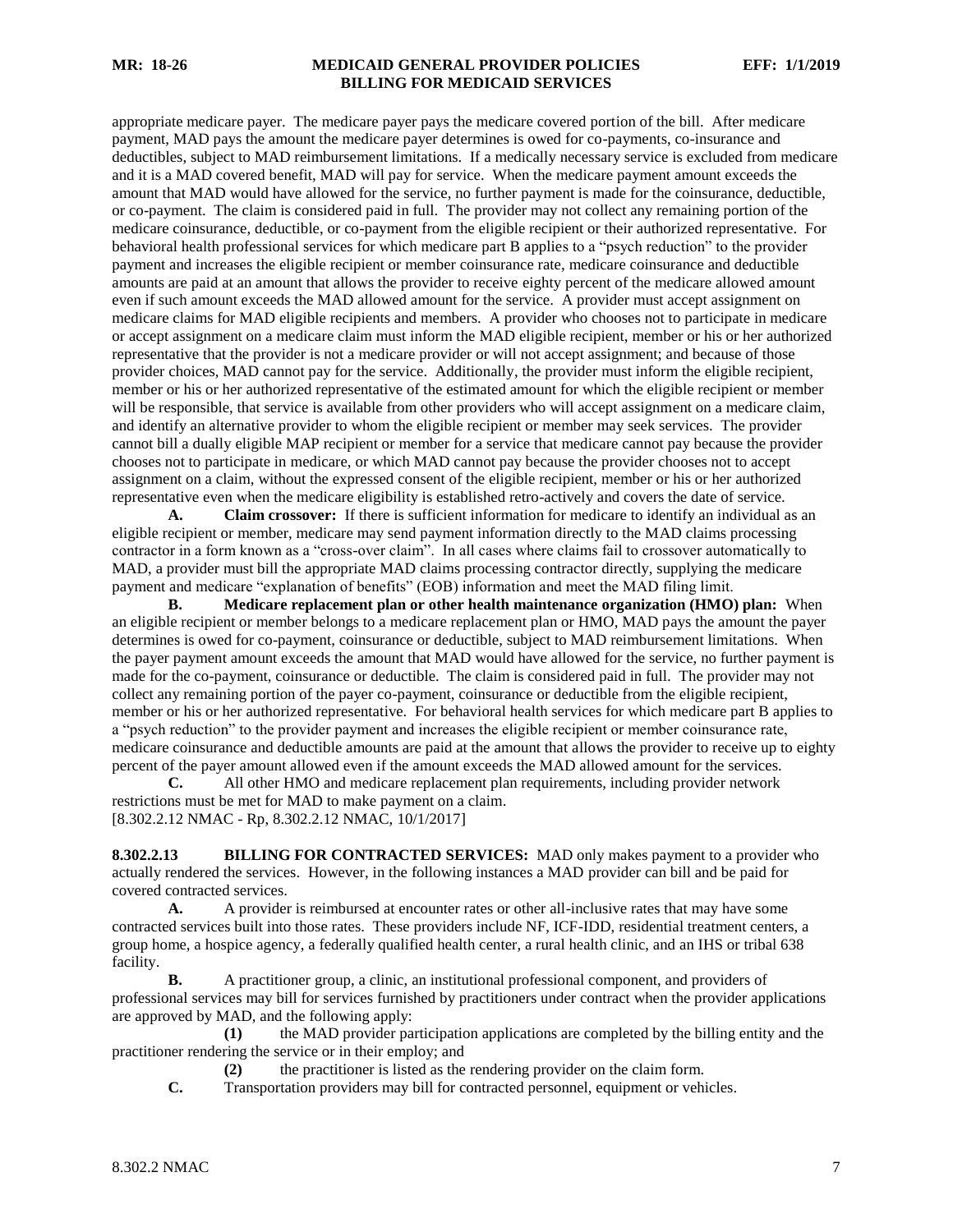**D.** A provider may bill MAD directly for contracted services for the construction or assembly of equipment or prosthetic devices, construction of dental devices and prosthetics, hearing and vision prosthesis, orthotics, and repairs, when:

**(1)** the provider customarily uses the dental laboratory, optical supplier, hearing aid supplier, prosthetic or orthotic supplier equipment dealer, or manufacturer to do work; and

**(2)** the contractor doing the work does not qualify as an eligible provider in his or her own right.

**E.** For all other contracted services not specified above, written prior approval must be obtained from MAD or its designee before the provision of services.

**F. Billing rates for contracted services:** All services provided by a contractor and billed through a participating MAD provider must be billed at a rate based on direct and indirect costs, plus a reasonable administrative charge. The billing provider must ensure all MAD requirements are met by the contractor furnishing the service, including prior approval requirements, if applicable. Reimbursement for contracted services is included in the fee paid to the provider. For example, the amount paid to a dentist for a crown includes the dentist's work fitting the crown and the dental lab fees for making the crown.

**G. Recipient freedom of choice:** A provider cannot enter into contracts that are used to restrict an eligible recipient or member's freedom of choice. Some restrictions to this freedom of choice may apply to the purchases of medical devices and laboratory and radiology tests, and transportation 42 CFR Section 431.54(e), or for providers whose enrollment is under a moratorium as identified or approved by the secretary of the federal HHS or by CMS.

[8.302.2.13 NMAC - Rp, 8.302.2.13 NMAC, 10/1/2017]

# <span id="page-8-0"></span>**8.302.2.14 BILLING AND PAYMENT LIMITATIONS:**

**A. Payment not allowed:** MAD does not pay factors either directly or by power of attorney 42 CFR Section 447.10(h). A factor is an individual or an organization, such as a collection agency or service bureau.

**B. No reimbursement for the discharge day:** An institutional or other residential provider, such as a NF, a hospital, an ICF-IID, and a provider of treatment foster care services are reimbursed for services furnished to an eligible recipient or member on the day of admission but are not reimbursed for services furnished on day of discharge.

**C. No payment made for wrong services:** A provider shall not bill MAD for:

- **(1)** services provided to the wrong patient;
- **(2)** a service performed on the wrong body part of an eligible recipient or member; and
- **(3)** an incorrect procedure performed on an eligible recipient or member.

**D. Payments for acquired conditions:** MAD may deny or limit payment on claims for services to treat an eligible recipient or member for a condition acquired during the course of a facility stay or in the rendering of other services.

[8.302.2.14 NMAC - Rp, 8.302.2.14 NMAC, 10/1/2017]

<span id="page-8-1"></span>**8.302.2.15 INTEREST RATES ON COST SETTLEMENTS:** MAD charges interest on overpayments and pays interest on underpayments as a result of year-end cost settlements, unless waived.

**A. Interest periods:** Interest accrues from the date of the final determination of costs or from a date required by a subsequent administrative reversal. Interest is charged on the overpayment balance or paid on the underpayment balance for each 30 calendar day period that payment is delayed.

**(1)** For purposes of this provision, a final determination is considered to occur when:

**(a)** MAD, the MAD selected claims processing contractor, or the MAD audit contractor makes a written demand for payment or a written determination of underpayment; or

**(b)** a cost report which was filed in a timely manner indicates that an amount is due MAD and the amount due is not included with the report.

**(2)** The date of final determination for an additional overpayment or underpayment, as determined by the MAD audit contractor, is considered to occur if any of the previously mentioned events occur.

**(3)** The date of final determination for an unfiled cost report occurs the day after the date the cost report was due. A single extension of time not to exceed 30 calendar days is granted for good cause. A written request for the time extension must be received and approved by MAD before the cost report due date. When the cost report is filed, a second final determination date is calculated based on the occurrence of either of the aforementioned events.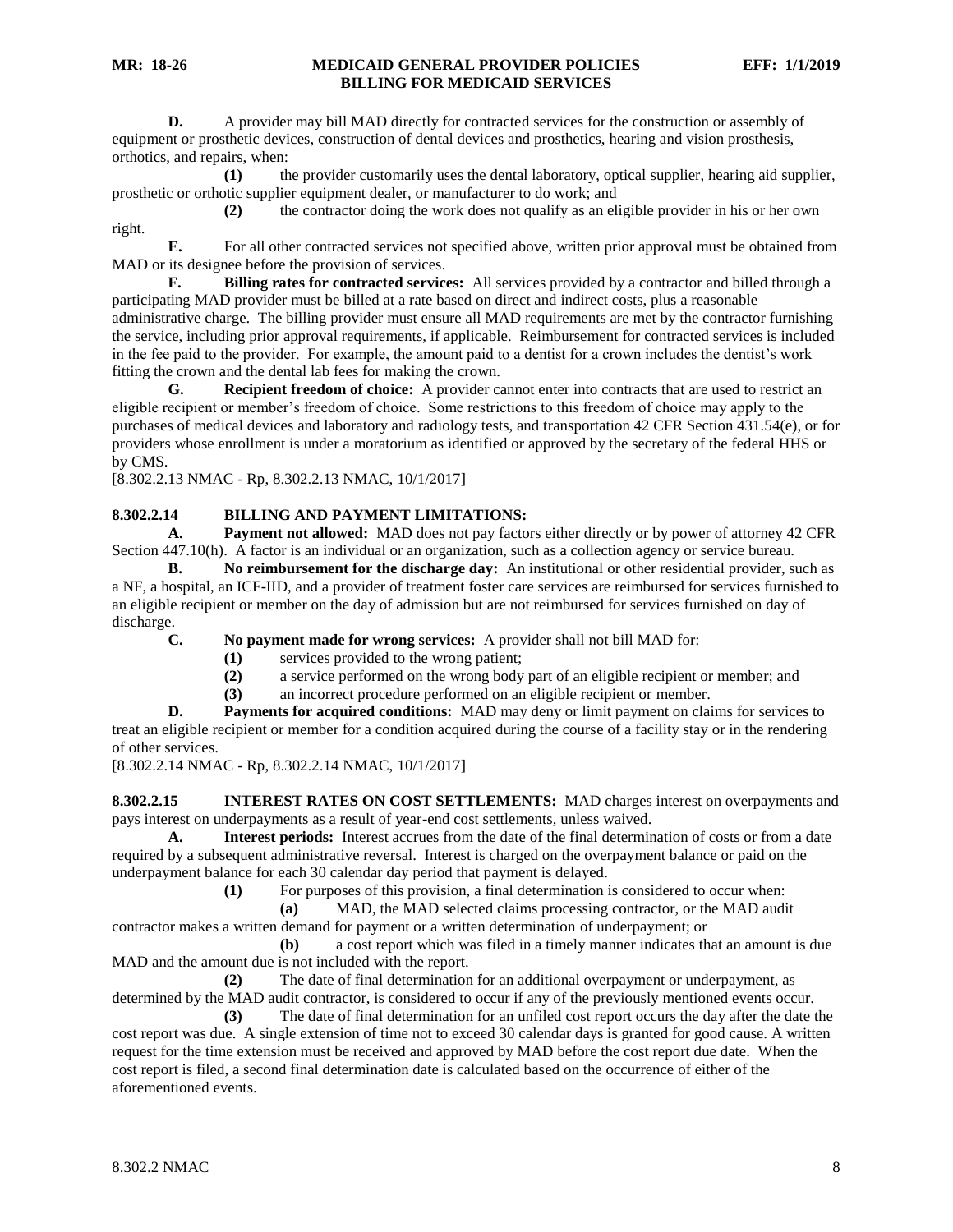**B. Interest rates:** The interest rate on overpayments and underpayments is based on the prevailing rate specified in bulletins issued under article 8020.20 of the treasury fiscal requirement manual. When a provider signs a repayment agreement with MAD for an overpayment, the following provisions apply:

**(1)** the rate of interest specified in the agreement is binding unless a default in the agreement occurs; or

**(2)** the rate of interest on the balance may change to the prevailing rate if the provider or supplier defaults on an installment and the prevailing rate in effect on the date the installment becomes overdue is higher than the rate specified in the agreement.

**C. Accrual of interest:** Even though a filed cost report does not show an overpayment, interest begins to accrue on the date of final determination, if MAD, the MAD audit contractor, or the MAD selected claims processing contractor determines that providers have been overpaid.

**(1)** Interest continues to accrue during administrative or judicial appeals and until final disposition of claims.

**(2)** If a cost report is filed which indicates that an amount is due MAD, interest on the amount due accrues from the date the cost report is filed unless:

**(a)** the full payment on the amount due accompanies the cost report; or

**(b)** the provider and the MAD audit contractor agree in advance to liquidate the overpayment through a reduction in interim payments over the next 30 calendar day period.

**(3)** If the MAD audit contractor determines that a further overpayment exists, interest accrues from the date of final determination.

**(4)** If the cost report is not filed, interest accrues from the day following the date the report was due, plus a single extension of time not to exceed 30 calendar days if granted for good cause, until the time the cost report is filed. Written requests for time extensions must be received for approval by MAD before cost reports due dates.

**(5)** Interest accrues on an underpayment owed by MAD to a provider beginning 30 calendar days from the date of MAD's notification of the underpayment by the MAD audit contractor.

**D. Interest charge waivers:** MAD may waive the interest charges when:

**(1)** the overpayment is liquidated within 30 calendar days from the date of the final determination; or

**(2)** MAD determines that the administrative cost of collection exceeds the interest charges; interest is not waived for the period of time during which cost reports are due but remain unfiled for more than 30 calendar days.

**E. Interest charges with installment or partial payments:** If an overpayment is repaid in installments or recouped by withholding from several payments due to a billing provider, the amounts are applied in the following manner:

and

**(1)** each payment or recoupment is applied first to accrued interest and then to the principle;

**(2)** after each payment or recoupment, interest accrues on the remaining unpaid balance; if an overpayment or an underpayment determination is reversed following an administrative hearing, appropriate adjustments are made on the overpayment or underpayment and the amount of interest charged.

**F. Allowable interest cost:** Allowable interest cost is the necessary and proper interest on both current and capital indebtedness. An interest cost is not allowable if it is one of the following:

**(1)** an interest assessment on a determined overpayment; or

**(2)** interest on funds borrowed to repay an overpayment; following an administrative review and favorable provider decision, interest paid on funds borrowed to repay an overpayment or the interest assessed on an overpayment becomes an allowable cost.

[8.302.2.15 NMAC - Rp, 8.302.2.15 NMAC, 10/1/2017]

# **HISTORY OF 8.302.2 NMAC:**

**Pre-NMAC History:** The material in this part was derived from that previously filed with the State Records Center:

SP-004.1902, Methods and Standards of Establishing Payment Rates - Other Types of Care, filed 3/5/1981. SP-004.2000, Section 4, General Program Administration Direct Payments to Certain Recipients for Physician's or Dentist's Services, filed 3/5/1981.

SP-004.2100, Section 4, General Program Administration Prohibition Against Reassignment of Provider Claims, filed 3/5/1981.